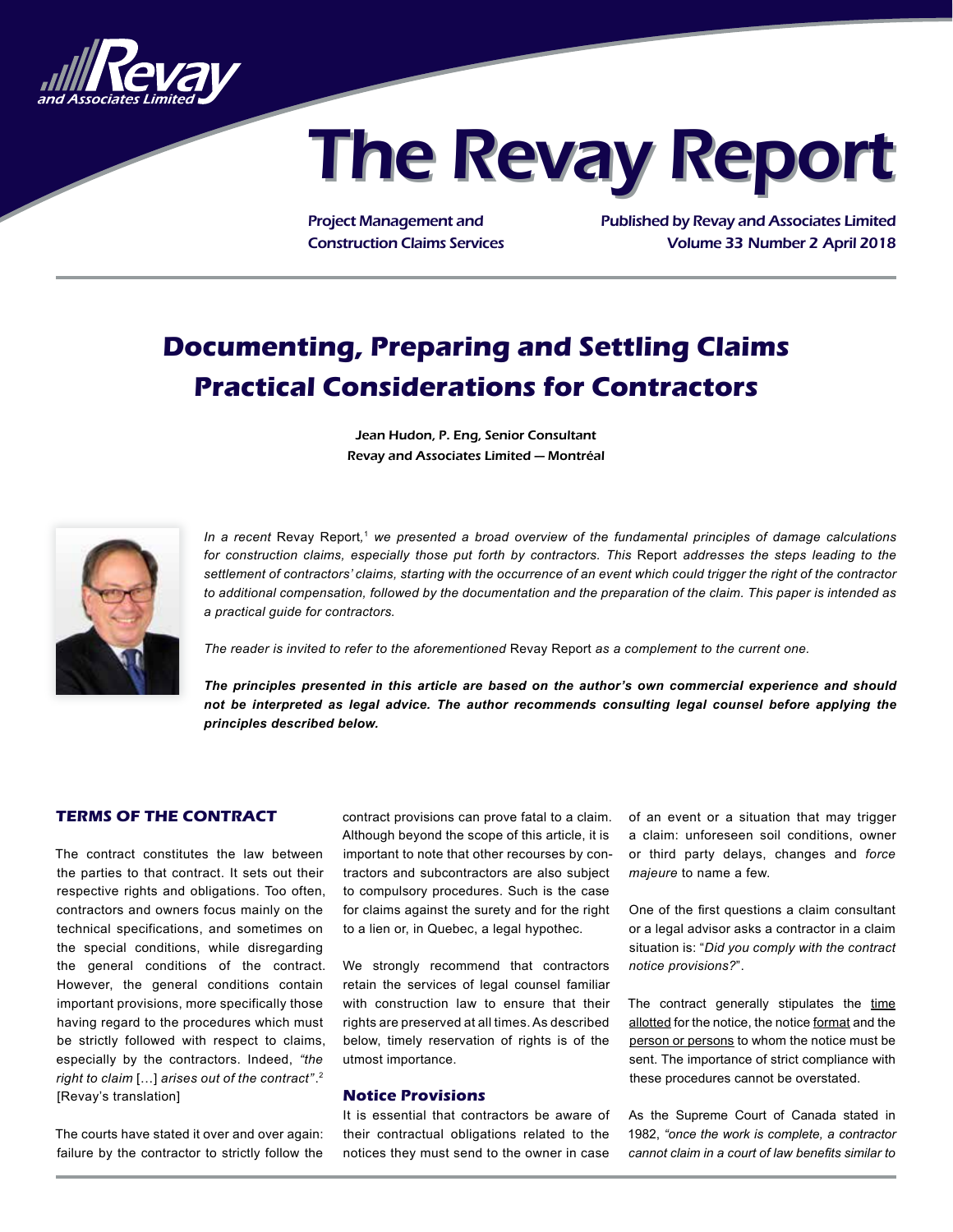*those which clause 12*<sup>3</sup>  *would have guaranteed if he has not himself observed that clause and given the notice for which the clause provides"*. 4

Therefore, contractors who are facing an event or a situation which may constitute a change to the contract must make sure to notify the owner in strict adherence to the notice provisions set out in the contract. The notice *"is part of the formation of a contractor's right to claim"*. 5 [Revay's translation]

In such circumstances, as will be explained below, contractors must also immediately start to gather all the information pertinent to establishing the facts related to the alleged change to the contract.

## **Claim Procedure**

In most cases, the contract sets out the steps that must be followed for the submittal of the claim, the time allotted for the submittal and the person or persons to whom the claim must be submitted.

Contractors unable to settle disputes during the course of the work must endeavor to submit their claims in strict compliance with the contract provisions, otherwise their claim may be denied solely on the basis of non-compliance, as the Quebec court of Appeal recently reaffirmed:

[56] It is therefore only when the claim is submitted in the format prescribed and within the 120 days allotted that the contractor's right to a claim materializes. […] The procedures must be followed to make the contractor's right exist. If they are not, one cannot say that the right to a claim is extinguished because it never existed.6

#### [Revay's translation]

The same principle applies to claims from subcontractors that the general contractor intends to pass on to the owner, as is discussed in two recent decisions:

[29] Bau-Val's argument that it could not submit a claim [from the subcontractor] to the Deputy Minister because it had not received any cannot prevail. Bau-Val knew or should have known that a claim was forthcoming because it had been advised by its subcontractor C.F.G. Construction Inc. that one would be presented. Even if it was not yet quantified precisely, Bau-Val still had to transmit the claim, to preserve its rights.<sup>7</sup>

[Revay's translation]

[71] [...] JVC should have gathered all the claims, i.e. its own and those of its subcontractors, and then submitted them to SEBJ within three months of the date of provisional acceptance.<sup>8</sup>

[Revay's translation]

# **DOCUMENTING THE FACTS**

# **Documents to Preserve**

We are frequently asked the two following questions:

# "How can one prepare and successfully defend a claim in the absence of adequate documentation?"

The simple answer is: unfortunately, with great difficulty. Without adequate documentation, it is indeed difficult and sometimes impossible to prove the facts giving rise to the claim and to demonstrate the causal connection between the alleged problems and their impacts, including increased costs or duration. A claim based on incomplete, inaccurate or, even worse, nonexistent documentation has a low probability of being successfully pursued.

Experience has taught us that the party with the best documentation (*i.e.* the most comprehensive, accurate, credible and reliable) is the one most likely to prevail. A single dated photograph can seriously damage the credibility of an as-built schedule and may even contradict testimony:

[83] [...] when asked whether the work was behind schedule as of October 6, [the witness] said that, as far as he was concerned, wall and column footings had already been completed […]. This testimony is contradicted by the pictures […] dated October 8 which instead show workers installing formwork for footings.9

[Revay's translation]

# "What are the documents required to prepare and defend a claim?"

The simple answer to that second question is: the documents that are required to prepare and defend a claim are the same ones any competent contractor would keep in the normal course of doing business to adequately manage its company and its contracts.

The following is a nonexhaustive list of the documents most useful both for contract management and for preparing and pursuing a claim:

- Tender and bid documents;
- Planned and actual site organizational chart;
- Daily reports (manpower, equipment, material, area and type of work);
- Monthly reports;
- Site diaries:
- Correspondence (letters, emails);
- Date-stamped photographs and videos;
- Cost reports;
- Change order submissions (value, hours);
- Log of submission/receipt of:
	- issued for construction drawings
	- revised drawings
	- change requests and change orders
	- requests for information
	- shop drawings
	- technical notes
	- construction or hoisting methods requested by the owner;
- Baseline schedule and schedule updates;
- Requests for payment and monthly progress payments;
- Production and productivity data (based on monitoring system, earned value).

Contractors should make sure to keep and safely store all the documents upon which they relied to prepare their bids, including a complete set of the call for tender documents (plans, specifications, addenda, etc.), the quotes received from the subcontractors and suppliers, and all the calculations performed for their estimate. Requests from owners to examine these documents in cases of dispute are becoming increasingly frequent.

During the execution of the work, contractors receive documents generally prepared by the owner or its representatives that prove equally important to establishing the facts, such as:

- Inspection reports;
- Minutes of site meetings.

The minutes of meetings can be a valuable source of information when establishing the chronology of the events. Further, when they are prepared by the owner, it is *a priori* presumed that they do not reflect the sole view of the contractor, potentially serving as agreed project records. For this to become the case, the contractor should review the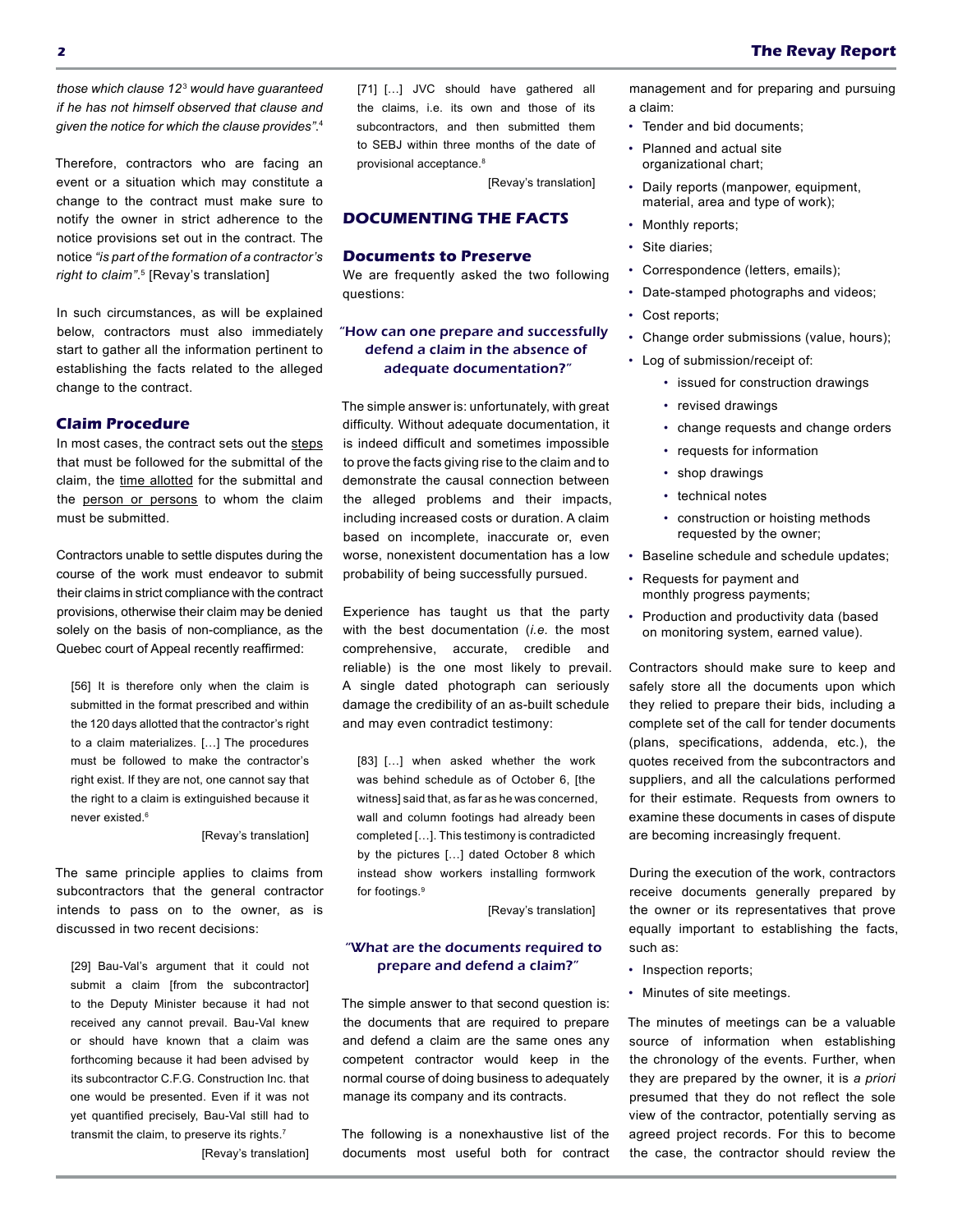minutes prior to the next meeting. In the event of a disagreement with the minutes, the contractor must provide written clarifications or modifications in a timely manner. This task should be taken seriously, otherwise the minutes may contain errors or omissions, thereby reflecting an inaccurate account of the project for the record.

For additional information, the reader is invited to peruse other issues of *The Revay Report* on project and documentation management.<sup>10</sup>

# **Information to Record**

Contractors should keep records that allow them to determine both during the work and after the fact:

- What work was being carried out at a given time?
- What resources (direct manpower, supervision and equipment) were being used to carry out that work?
- What was the cost of that work?
- What problems were encountered?

Contractors should, in any case, keep such records, whether they intend to claim or not. Again, this information is highly valuable for both contract management and the preparation and pursuit of a claim.

As soon as an event occurs that could constitute an alleged change to the contract and eventually incur increased costs or duration, contractors should immediately start to obtain and record all information pertinent to establishing the facts. This is of paramount importance because:

- 1. Contractors have the burden of proving their claims.
- 2. They can take for granted that, upon receiving notice from the contractor, owners will also undertake to document the facts relative to the alleged change.
- 3. As previously stated, the party with the best documentation is the one most likely to prevail.

When preparing a claim, establishing the as-built schedule and the cost of the work are often time-consuming and expensive tasks, particularly in the absence of proper records. As it happens, these constitute key elements of most construction claims. Contemporaneous records, such as daily reports, that provide answers to the questions mentioned above are essential to prepare and convincingly defend a claim. This is evidenced by the following excerpts from a

recent court decision:

[56] [...] causality must be founded on documents relating to the use of labour, equipment, materials and daily reports. The reason for this is obvious: such documents prove what really happened on a construction site and can therefore disprove any subsequent assertion in this respect.<sup>11</sup>

[Revay's translation]

[82] [...] What is the purpose of such daily reports, if not to constitute proof of what happens on a site?<sup>12</sup>

[Revay's translation]

Having complete and accurate records is certainly preferable to having to rely upon the at-times-failing memory of witnesses, years after the fact:

[83] [...] In fairness to him, the witness states that he has reviewed these documents only a few days prior to his testimony. This indicates that he is testifying based on his memory, nine years after the fact, which is why his testimony is not accurate in several areas.<sup>13</sup>

[Revay's translation]

# **PREPARING THE CLAIM**

As indicated above and as stated in our March 2015 *Revay Report*, the contractor submitting a claim has the burden of demonstrating its validity:

The dictionary defines a claim as "a demand or request for something considered one's due". When a contractor considers that contract changes caused damages, it will seek adequate compensation either in the form of an extension of time or additional payments, or both. The contractor believes it has a right to such compensation because the contract binding it and the owner provides, in its opinion, for such compensation.

To proceed with a claim, the contractor first needs to provide substantial proof for the following four points:

- 1. The existence of a change to the contract;
- 2. The extent of the damages sustained as a result of the change;
- 3. The causal link between the change and the damages claimed; and

4. The right to compensation for such damages.<sup>14</sup>

The claim document must present the contractor's case in a clear, credible, convincing, concise and complete manner, otherwise known as the "five Cs" of successful claims.

#### **The Five Cs of the Claim**

## Clear

As the French poet Boileau wrote: *"Whatever we well understand we express clearly, and words flow with ease."* The quality of its writing is an essential element of the claim document.

The claim must be clear. The person deciding on the merits of the claim – be it owner, mediator, arbitrator or judge – must be able to quickly and easily understand the facts, the allegations, the compensation sought and the causal connection between the two in order to determine the contractor's entitlement to compensation.

#### Credible

The claim must be credible. Anything that can negatively affect the credibility of the claim – and, incidentally, that of the contractor – such as far-fetched items, unrelated costs, duplication, etc., must be excluded. Contractor-caused delays or increased costs must be acknowledged and not claimed. Failure to comply with these recommendations could harm the entire claim.

#### **Convincing**

The person deciding upon the merits of the claim must be convinced of the contractor's right to compensation. In that sense, the decision to grant the contractor the compensation being sought should impose itself to that decider as a logical conclusion.

A claim's strength of conviction rests, among other elements, on the clarity and credibility of the contractor's allegations. The contractor must present an eloquent demonstration of the facts and of their impact on the cost and duration of the work, based on thorough analyses. Finally, the contractor must clearly demonstrate that its right to compensation is in accordance with the contract provisions.

#### Concise

An unnecessarily long and repetitive claim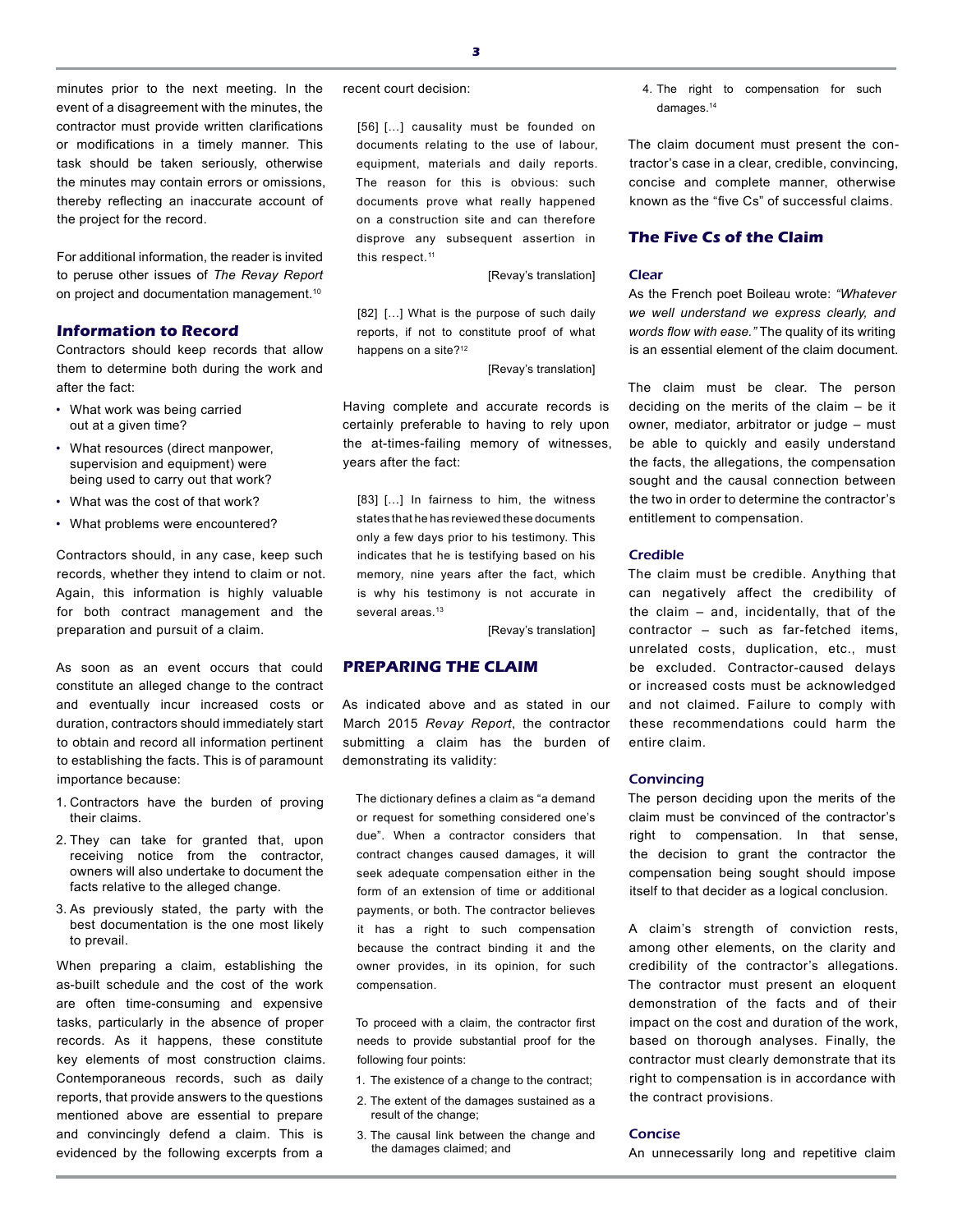document will convince no one and will bore whoever must read it. Redundancies and repetitions may even point to a weakness in the validity of the claim.

On another note, should numerous source documents need to be submitted to justify the claim, it is preferable that they be submitted as a separate document, or at least included as appendices.

The contractor should also prepare an executive summary of the claim for the person who will ultimately approve or authorize payment of the additional compensation. This person will likely rely on others for a detailed analysis of the claim, yet she must nevertheless be in a position to grasp its essence in a few pages.

#### **Complete**

During the course of construction, contractors do not often dedicate personnel to the preparation and defence of a claim because these people are already devoting all of their energy to executing the contract work. Additionally, any claim submitted prior to the end of the work may be incomplete and inaccurate if it is meant to represent delays and costs to the end of the project, as neither the completion date nor the total cost are yet known.

Experience has taught us that submitting an incomplete or preliminary claim is often a futile exercise. Moreover, an owner has no interest in advancing additional sums of money to a contractor during the course of the work unless forced to do so. Knowing that the claim will more likely than not be revised, the owner's reaction may often be to wait until the end of the work before conducting a full review of the claim.

Based on this, the best course of action may be to compile information contemporaneously and wait until the end of the project to perform analyses and prepare the claim. Having said that, all contract provisions related to the claim, particularly notice provisions, should be followed to preserve the contractor's rights.

# **RETAINING A CLAIMS CONSULTANT**

The foregoing highlights the importance of assigning the task of preparing the claim

to skilled writers who have a capacity for analysing complex issues and presenting them in an easy-to-understand format.

In addition, as indicated in our March 2015 *Revay Report*, *"the calculation of damages, particularly for construction contracts, is as much a matter of know-how as it is of science."* <sup>15</sup>

Considering the large sums of money often at stake in construction disputes, contractors who are struggling to resolve their disputes should consider retaining the services of a consultant for the preparation of their claims.

Having a consultant on board allows the contractor to benefit from the advice of an impartial third party. Evaluating the facts objectively diminishes the potential for inflated or unfounded claims based on personal or emotional bias. The consultant may also be able to provide the contractor and its legal counsel with a reasonable estimate of the merits and value of its claim earlier in the process.

Typically, the role of the consultant takes two forms.

# **Consultant as advisor to the contractor**

Even in the rare case where contractors have developed an in-house expertise and have put together a team dedicated to preparing and defending their claims, occasional or regular help from a consultant can prove beneficial.

Clients can benefit from the experience the claims consultant has acquired from years of preparing claims for clients that have varying contracting methods, involving various trades on a variety of projects including industrial, public works, heavy construction, buildings, etc.

Additionally, because claims consultants are retained by owners as well as contractors, they can easily appreciate both points of view. Because of their experience, they can advise contractors on the presentation of the claim document, the presentation of project history and contentions, delay and other analyses and the choice of quantification methods. Having extensive experience in dispute resolution, consultants can also provide valuable advice to clients with respect to strategies for settling the claim.

# **Consultant as preparer of the claim**

In our experience, very few contractors have developed a real in-house expertise in claims. This is easily understandable as contractors often settle their disputes during the course of the work. First-time Revay clients often say that they have never had to submit a formal claim, even after decades of operating their business.

Consultants who prepare claims for contractors should be afforded leeway in the execution of their mandate. They must present the contractors' position; however, in doing so, they must ensure that the claim will meet the "five Cs" described above. The consultant must prepare a credible claim, even if that entails resisting requests from their client. In that respect, well-advised contractors should rely upon the experience and the judgment of their consultant because these are the very reasons why the consultant has been retained. Additionally, hiring a consultant allows contractors to focus their resources on their core business: executing construction projects and generating profit for their company.

# **NEGOTIATED SETTLEMENT**

As one can see from the figure shown on page 5, negotiation is the resolution method which offers the parties maximum control over the settlement of the dispute, at the lowest cost. This suggests that even a less-than-ideal settlement is still potentially better than the best trial.

Negotiating is always the preferred method of settlement; however, it takes two to negotiate. The inflexibility of either or both parties will inevitably lead to a failure of the negotiations. Faced with such failure, contractors have no choice but to resort to other resolution strategies.<sup>16</sup> In the event that the contract provides for compulsory settlement procedures, contractors must comply with these procedures while making sure that their rights are preserved at all times.

More and more, parties to a dispute are being asked (sometimes forced) to demonstrate that they have taken part, in good faith, in a settlement process prior to initiating legal proceedings.17 Consequently, negotiation and mediation are obligatory steps on the path to the settlement of a dispute. Even at the judicial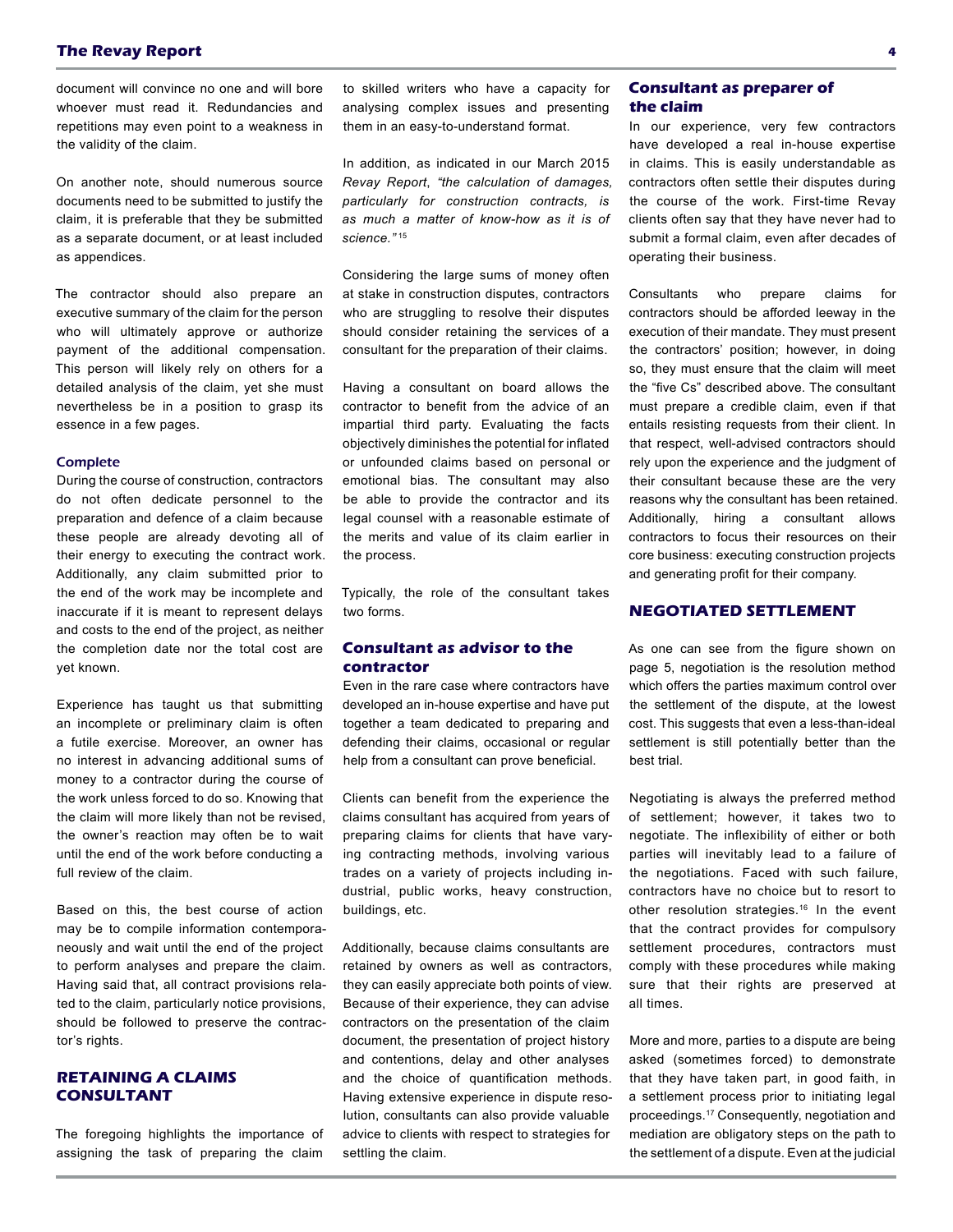# NEGOTIATION LESS CONTROL MORE CONTROL MORE CONTROL PARTNERING PROJECT NEUTRAL MEDIATION ADJUDICATION ARBITRATION **ESS CONTROL** LITIGATION LOW-COST RESOLUTION HIGH-COST RESOLUTION

# **DISPUTE RESOLUTION CONTINUUM**

stage, the parties are again often invited to participate in a resolution conference before a Judge.18 Here as well, the principle is that a deal is generally preferable to a trial.

# **LEGAL PROCEEDINGS**

French philosopher Voltaire is quoted as saying: *"I was ruined only twice in my life; when I lost a court case, and when I won one."*

As the figure above indicates, litigation is the most costly and highest-risk resolution method. Yet sometimes it is unfortunately the only avenue for contractors who want to pursue their claim after negotiation and mediation have failed.

When faced with the absence of an adequate settlement offer, contractors have to make a difficult choice: accept an inadequate offer, throw in the towel absent an offer or initiate legal proceedings.19 The moment at which legal proceedings are initiated is often determined by legal issues<sup>20</sup> which will not be addressed herein, and by strategic considerations. When evaluating the advisability of initiating legal proceedings, contractors must take into account the time and money involved, as well as the chances

of success. Advice from legal counsel and from a claims consultant will be invaluable in that evaluation.

The advisability or even the necessity of submitting an expert report are also elements that legal counsel must consider when advising the contractor about the decision to litigate.

## **Expert Opinion**

Construction disputes often involve complex technical issues. The role of the expert is, among other things, to help the court understand these issues which require special knowledge or competence. As the court stated in *Développement des éclusiers inc. c. Ciment Québec inc.*:

[52] The Judge is an institutional layman in matters of construction, as in other matters (even in the case of specialized courts). The bases of his decision are built upon the facts submitted to him and the interpretation thereof that [can be] put forward on technical issues by experts, in some instances.<sup>21</sup>

[Revay's translation]

Relative to a construction dispute, contractors may find it advisable to submit expert opinions for the following subjects:

- Soil mechanics and geology;
- Hydrology;
- Civil, mechanical or electrical engineering;
- Concrete and other materials (properties, execution, repairs);
- Construction methods;
- Health and safety;
- Industry standards of practice;
- Delay and acceleration analyses;
- Productivity analyses;
- Quantification of damages.

#### **Selection and Role of the Expert**

Some criteria that contractors and their legal counsel should consider when selecting an expert include:

- Expertise in the subject under examination;
- Reputation for integrity;
- Ability to explain complex issues in simple language and with graphics;
- Previous experience with testimony.

It is of the utmost importance to understand that one of the roles of an expert is to enlighten the court and assist it in assessing evidence with objectivity, impartiality and rigour. The expert should present and demonstrate, and not argue, the case of the contractor. Far from being helpful, arguing